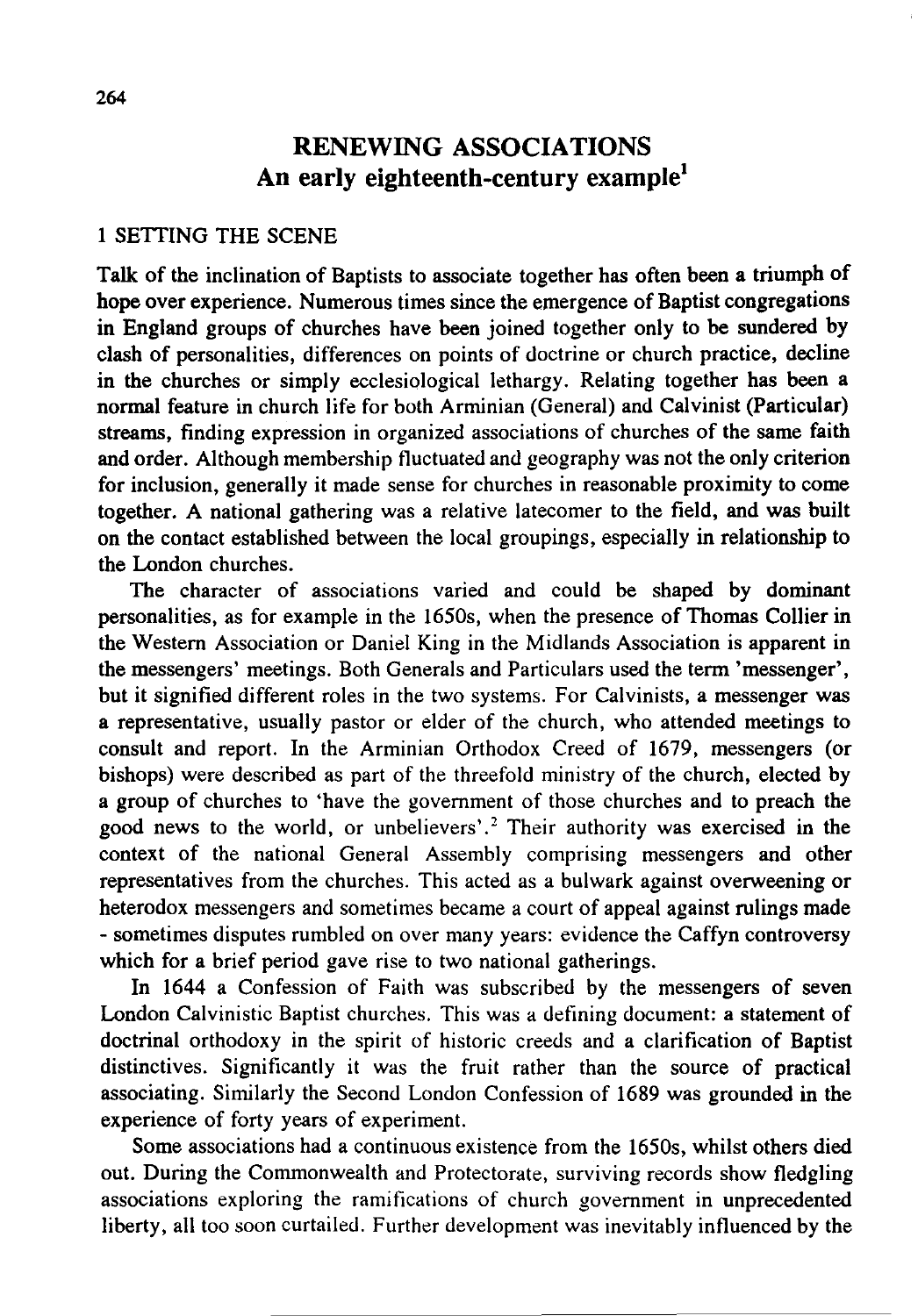Clarendon Code of legal impediment of the Restoration, leaving one of those 'what ir questions hanging. How would co-operation of enthusiastic pioneers rooted in the freedom enjoyed after the Civil Wars have progressed if not thwarted by a repressive Restoration regime? A national structure did not exist but when, in 1689, churches were called together in the wake of the Act of Toleration, representatives of over a hundred attended the London meetings. Even after 1689 the regional was the more significant context. Relationships flourished with neighbours in mutually supportive and creative networks. The caveat comes with the number of churches involved in these groupings - far fewer than their nineteenth or twentieth-century successors. Association life flourished and declined in a more intimate atmosphere, marked by regional flavour.

Why did Baptists choose to associate at all? Why the desire to be involved with others? As autonomous bodies, why did they not become truly independent? Question and answer are complex. Part of the answer lies in gradually realizing that they were able to perceive the activity of God beyond their own congregations. Besides, Baptists did not spring ready-made into the ecclesiastical world - they owed too much to the Puritan milieu to devalue its characteristic values of friendship and fellowship. Then they needed to hang together in a world of opposition. Whilst disavowing the church established by law, early Calvinistic Baptists did not believe their churches represented the totality of the elect. The invisible, or catholic, church comprised all true believers, in which the visible church participated and of which it was an expression. During the Restoration Baptists were more willing to emphasize what they held in common with Presbyterians and Independents. What then did associating achieve? - a sense of identity and belonging, agreed statements of faith and a desire to maintain the purity of doctrine among the congregations, a forum for problem solving and resource sharing, seeking together the mind of Christ, offering a united front against critics and a visible sign to challenge spiritual solipsism.

The Second London Confession adopted the standard view that any gathering of churches could not exert authority over the individual congregation. The influence of exhortation was another matter! In 1689 a common fund was proposed and contributions invited, to supplement the income of poor ministers, to finance evangelism in areas without Baptist witness and to sponsor gifted young men for the ministry. The evangelists were to be 'ordained ministers or at least those solemnly called or set forth by at least two Churches but more if it may be.'<sup>3</sup> Lack of resources was a concern in 1690, and associations were made responsible for administering the project, taking care to visit each member church and assess the situation as well promoting the fund. So associations played an integral part in mission and resourcing - regional and national knit together to stimulate conversion and growth. A pity then that the fire of enthusiasm - and the London Association could not withstand the cold shower of the hymn-singing dispute of the 1690s. That failure, however, encouraged the development of genuine regional groups.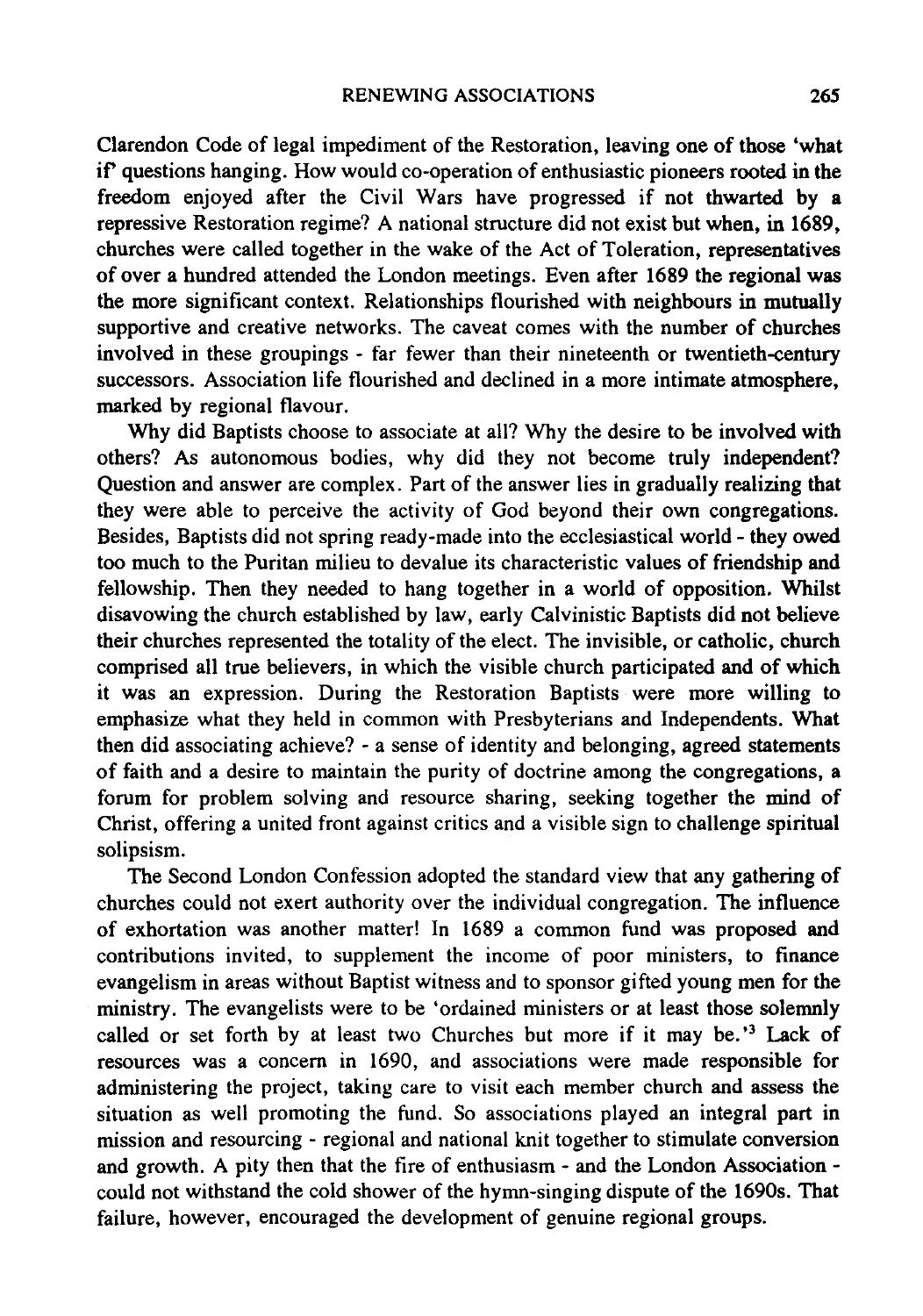#### 2 REGIONAL DEVELOPMENT

The Abingdon church had been a participant in association life since the 1650s and was part of a grouping that existed continuously into the 1690s.<sup>4</sup> Due to its prominent part, for shorthand this group is known as the Abingdon Association. There were meetings in the 1690s but then a rupture. Ernest Payne suggested that this was due to the arrival of an Arminian Baptist, Mark Key, at the Calvinistic Reading church. <sup>5</sup> After several years absence invitations were sent out for a fresh start. On 17 September 1707 the messengers of six churches met at Abingdon. They were from Newbury, Abingdon, Wantage, Faringdon, Cote and Witney. This took place less than twenty years after the Act of Toleration had granted liberty of conscience for dissenters from the Church of England (excepting non-Trinitarians and Roman Catholics) to organize and meet for worship without fear of prosecution. The Protestant succession was not yet fully secure. Marlborough was still fighting across Europe the armies of the Catholic King of France. At the 1689 London Assembly the churches of Reading, Faringdon, Abingdon, Wantage and Longworth (which merged into Cote) had been represented. There was a wealth of experience of associating - John Tornkins of Abingdon, still alive in 1707, had been a messenger in the Commonwealth period; Peter James had been a member of the Newbury church during the Restoration; John Tomkins, Richard Steed of Faringdon and Robert Keate of Witney had all attended the 1689 London Assembly. There were new leaders too: William Fuller of Abingdon and William Jones of Wantage, of whom it was later said the church suffered due to his inordinate study to solve the great question of longitude.6

The association meeting in 1707 had been called because they found something incomplete in their experience of separation from one another. The messengers came to reflect on the nature and motivation of being in association. They prayed and discussed, reasoned and resolved to send their conclusions to the churches for discussion and response, and also issued a circular letter. All of this was a pattern well familiar from previous experience.

# 3 RATIONALE FOR ASSOCIATION

The messengers faced the same challenge that had confronted every similar Calvinistic Baptist grouping: how to balance commitment in association and the selfdetermination of gathered congregations without compromising the integrity of the local church. The London Confessions had set out that gospel churches were invested with the Christ-given power and authority to choose officers and administer discipline for the welfare of the churches and, whilst receiving advice from others, were accountable to Christ alone as head of the church. In the 1707 documents the Abingdon messengers reiterated this conviction in a prelude, citing scriptural support; the documents of 1644, 1689 and 1707 draw upon a range of texts in justification, indicating a lack of an agreed authoritative corpus in ready use, although Matthew 18.15-20, 1 Thessalonians 5.14 and Acts 6.3 figure prominently.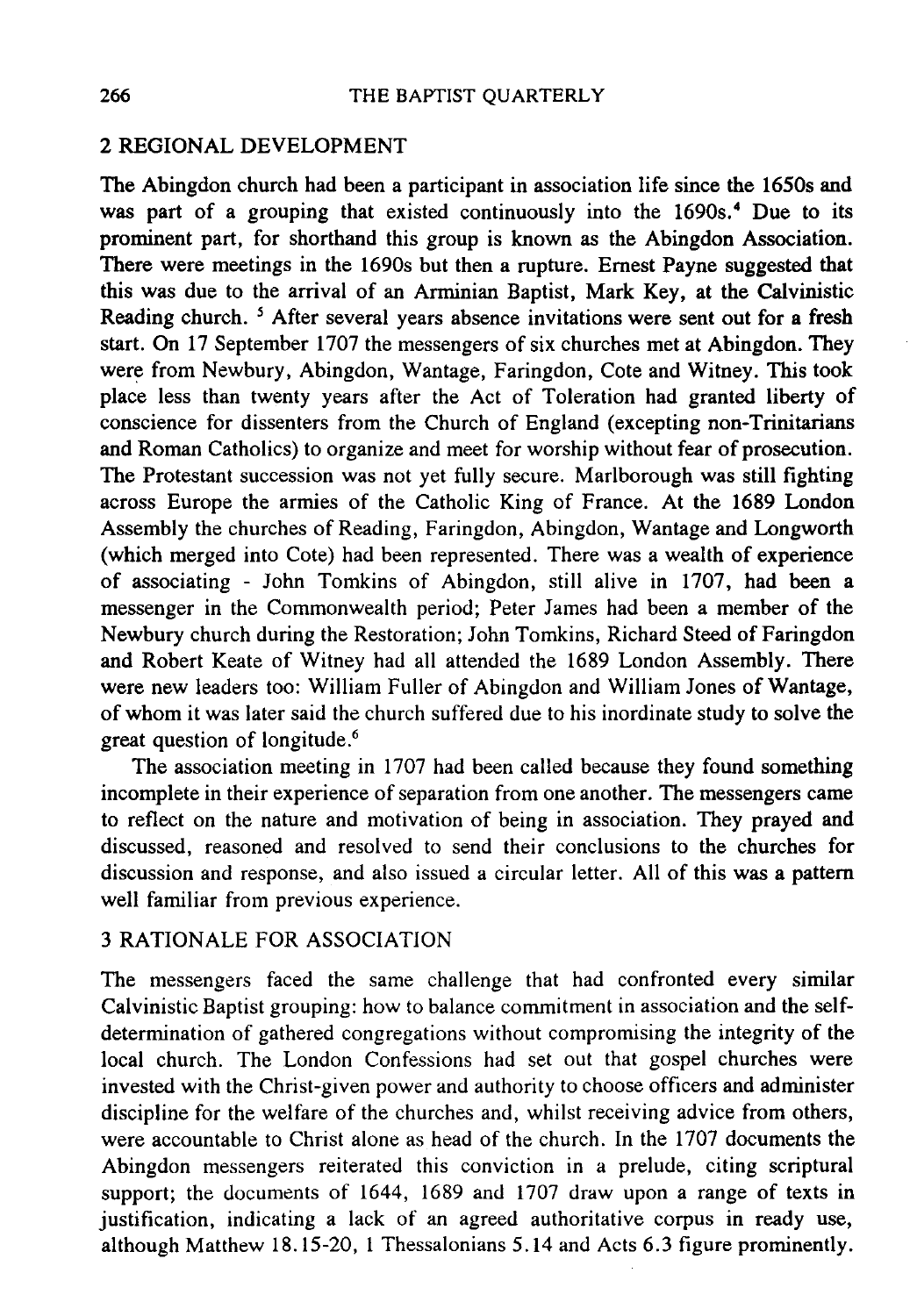The messengers followed the traditional line. Firstly they affirmed the competence of churches (or societies) to gather and choose officers, then recognized that these churches were invested with power and authority by Christ, thirdly that membership had to be in relation to a single church, and fourthly that each church was equal in power and authority and therefore none was to be thought inferior nor required to act against their conscience. The churches varied in size. A decade later statistics collected by John Evans indicated that at Newbury there were 120 hearers, and at Faringdon 140, whilst Abingdon had 400.

There was here an implicit restraint against fragmentation or excessive individualism, although rarely made explicit. The one Lord was seen as giving equal power and authority for worship and the exercise of discipline according to the same rule of faith. Out of this context came their advice and counsel. In 1707 the messengers asserted, 'That the members of each church shall maintain due regard unto and just compliance with ye Counsell advise or admonition of this assembly of Messengers so far as (and no farther than) the same shall appear to ye said Churches to be Consonant to and agreeable with ye holy scriptures which we profess to own as the only standing Rule of our faith and practice'; but a consensus according to scriptural warrant was exactly what the messengers had sought to achieve in their discussions. The emphasis was on the 'so far as' and the underlying assumption was that churches would have to show good cause and justification for refusing to take to heart the measured comment of the messengers.

# 4 A PLEDGE TOO FAR?

Association was not to the forefront in the 1644 London Confession, where churches were urged in their relationships 'to walk by one and the same Rule'.<sup>7</sup> This was less binding than the 1652 Abingdon Association statement that 'every church ought to manifest its care over other churches as fellow members of the same body of Christ in general do rejoice and mourne'.<sup>8</sup> In 1689 the messengers agreed 'As each Church and all the Members of it are bound to pray continually for the good and prosperity of all the Churches of Christ in all places; and upon all occasions to further it (every one within the bounds of their places and callings in the Exercise of their Gifts and Graces) so the Churches (when planted by the providence of God so as they may injoy opportunity and advantage for it) ought to hold communion amongst themselves for their peace, increase of love and mutual edification' 9 and this formulation provided the pattern for the Abingdon Association in 1707, 'Yet notwithstanding particular churches are thus compleat in themselves as to their being power and order, we conceive it necessary in order to the well being of Divers of them and therefore the Duty of those which are by the providence of God so planted as that they have opportunity and advantages for it that they should after some sort hold communion with each other'. There is here both continuity and a development. The change in the first part is significant, moving the intention from a general pledge to pray, toward a value judgement on the benefits and practice of concerted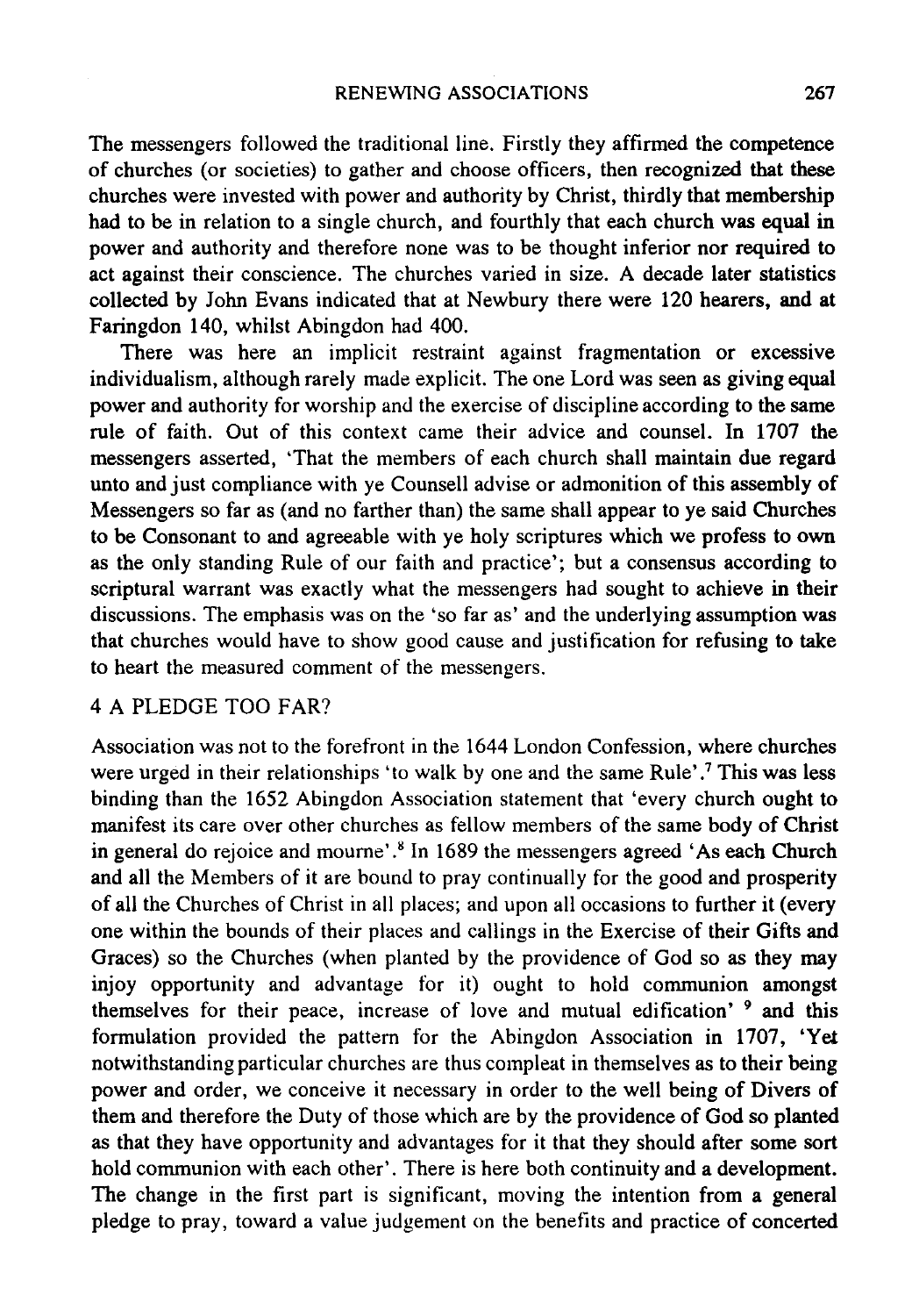activity. It is the force of the 'yet notwithstanding' that shifts the emphasis, reiterating the principle but inviting further participation.

Is it implied that for all a church is complete in gospel order yet it might still be deficient in communion by failing to be in association with others - communion or 'firm communion' being an alternative expression. 'Necessary' and 'duty' are words that come with a cost attached. They do not fit easily in a loose-knit collection of voluntary and self-contained units but belong to the more complex network of rights and responsibilities. Need and duty infer a breach of trust in case of failure to maintain the commitment of a covenant relation with its corresponding rights and responsibilities. Something vital had been lacking when the churches failed 'in regularity and zeal' to uphold the association. In opting to use the language of obligation, the messengers raised the stakes for participation, suggesting that purity of gospel order was not an end in itself but spilled over into active engagement they pledged themselves to others in association.

The scripture models lying behind this thinking are the Council at Jerusalem (Acts 15), the conviction that Christ apportions gifts (Ephesians 4) and the corporate presence of the Spirit seen in the conception of the church as the Body of Christ (1 Corinthians 12). Acts 15 supplied a prototype for meeting, discussion and promulgating the results. In 1689 the London Assembly had appealed to Acts 15 but confined its justification to 'be according to the mind of Christ'.<sup>10</sup> The image of the body variously gifted yet necessarily co-operative, familiar from discussion on the nature of the gathered church, is here transferred to the association. This text had not been used in this way in previous Confessions. Not only could the bountiful giver confer gifts on the gathered church to work together for the benefit of the whole body but gifts were for the edification of the body of Christ as expressed in the association as well. Is this too fanciful? In 1652, in that saying oft recalled yet little explored, the Abingdon messengers had confidently stated that 'there is the same relation betwixt the particular churches each towards other as there is betwixt particular members of one church. '11 Whilst the messengers of 1707 do not repeat the assertion, the 'yet notwithstanding' suggests the integrity of the gathered community may be contingent on its ability to realize relationships with others.

Association implied commitment and involvement from the member churches. It is just as well then to remind ourselves that this was primarily a representational form of association. What was expected of the members of the church was to pray for others, to send their messengers with an honest account of the life and witness of their particular church, to record the proceedings in the church book and to give serious consideration to the messengers' conclusions. On occasions perhaps they would be asked to release their minister for a specific project. It is a low level of involvement combined with a high view of association, and depends on both trust of the members and the quality of the messengers.

If there was a degree of duty that bound the churches together, the aims of the association as described by the messengers were thoroughly outward-looking.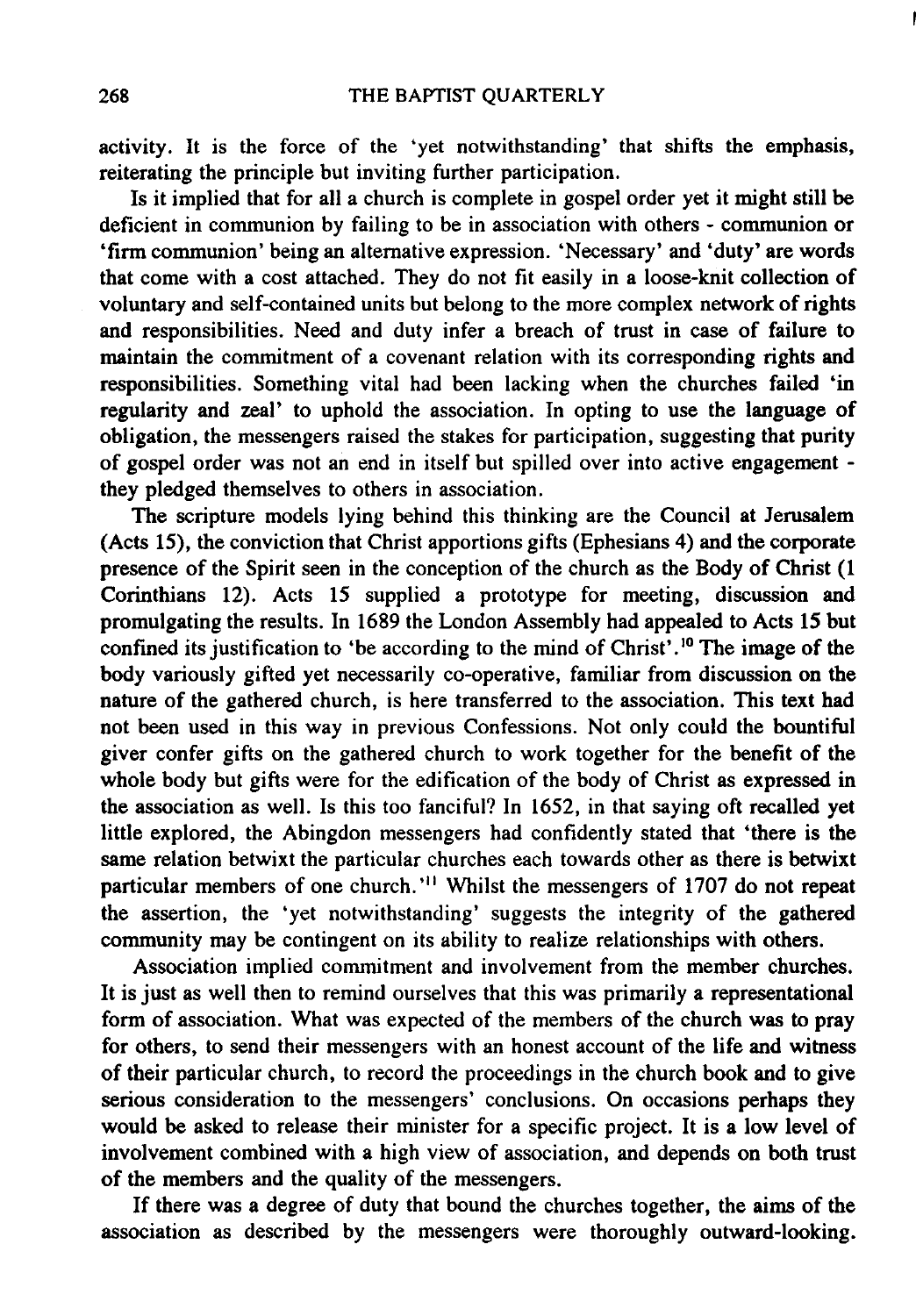Fourfold, they comprised evangelism, concord between congregations, sound doctrine and encouragement in witness. The churches were encouraged to take on a concern for the life of other congregations. The annual reports were more than simply news, they were also barometers of spiritual welfare. This is more than a collection of the like-minded: this way called for genuine participation in an ideal.

#### 5 COMMONALITIES

The messengers then set out eight supporting arguments that undergirded, buttressed, and expanded upon the original point. They reasoned for association as a logical expression of what was held in common by the churches by dint of their relationship with Jesus Christ.

The church of Jesus Christ is the local church but more than local. It transcends empirical observation to embrace all true believers. It is a mystical entity. Jesus Christ is head of the church (Ephesians 1.22), both as a mystical/universal and political/local reality. Distinct churches find their communion flows from their first being united in Jesus Christ. They did not associate because of what God was doing in the various members, but because of what God had already done by incorporating them into the Body of Christ.

If there is one body made up of different parts, nonetheless it is one body (1 Corinthians 12.11/2) and it is God who is the Lord and Father of Jesus Christ and also of all Christian believers (citing 2 Thessalonians 1.1), and there is one Spirit (Ephesians 4.4) who indwells and apportions spiritual gifts within the Body of Christ (I Corinthians 12.11/12). From this common source, it follows that those who participate in this oneness should share a common willingness and direction for concerted action.

With a common source and motivation, local churches share the same goals, to glorify Christ and build up his mystical body, the church. The model in Ephesians 4 is of a community endowed by Christ with a variety of gifts to build up those effectually called into fellowship, so that the churches encourage mature disciples, and therefore association was one vehicle of helping Christians to develop.

Reasons four, five and six spoke of the motivation cited in Ephesians 4.15/6, that in loving Christ and in Christ loving the others with him, no effort should be spared 'for advancing his glory' by the 'edification of his members'. By extension this was the calling of the association too. Just as the effective activity of God could not be confined to one group of Christians, so it could be said that those who were called could not set their horizons solely on their own gathered church. Prayer for the wider church could not be detached from practical concern. One expression of this was the pulpit ministry exercised by Joseph Collett of Cote and William Fuller of Abingdon at the Oxford church, which was in some disarray.

Some or all of these arguments may be familiar from arguments about the nature and operation of the gathered church and co-operative use of gifts and opportunities of the members; here they are employed to support the necessity and duty of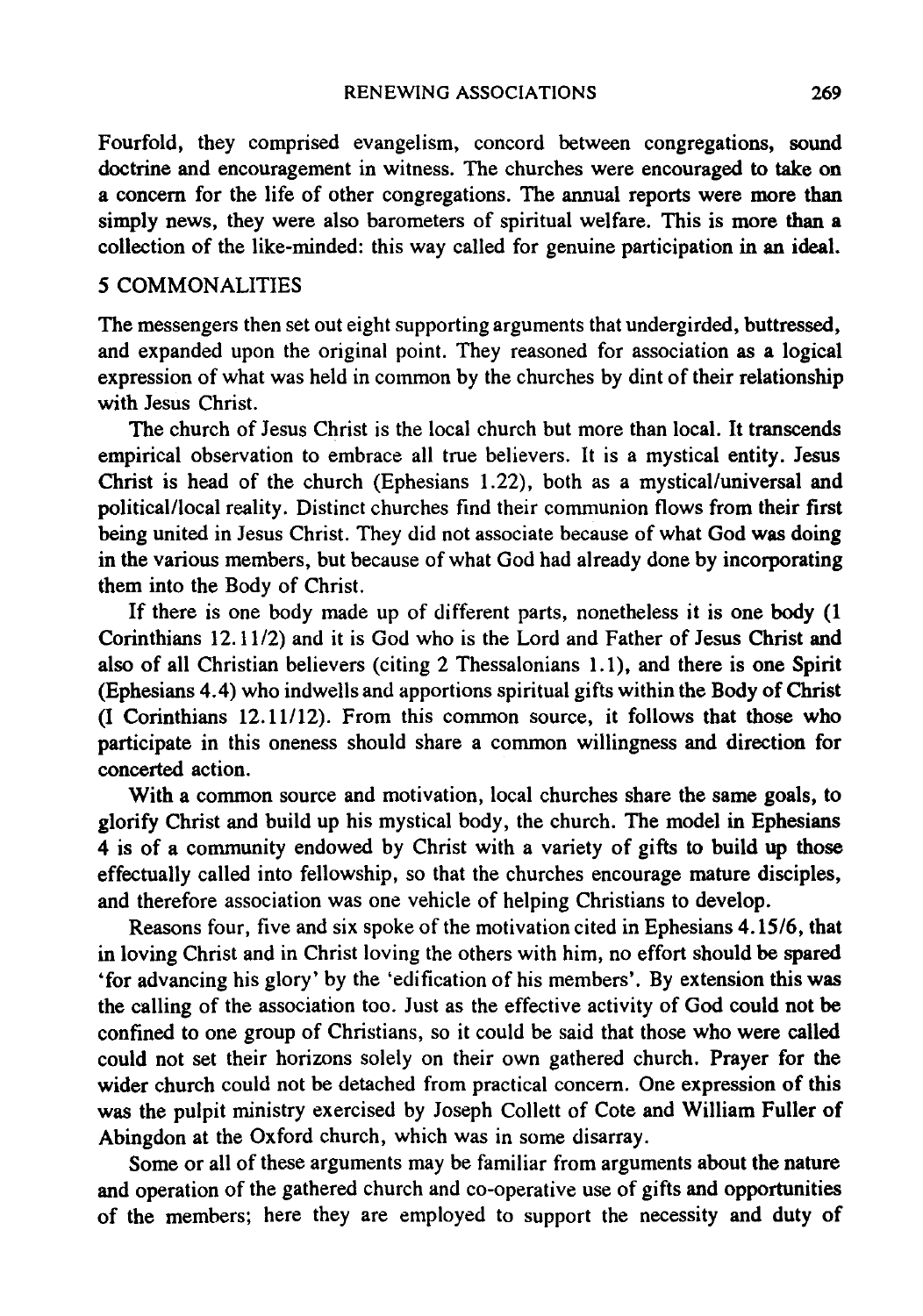upholding an association of churches.

Then the messengers argued that a mutually beneficial and supportive network was a good witness to the world and an authentic representation of followers of Jesus Christ. To act in solidarity would illustrate to the world that these were not shards broken from the household of faith but a sphere of divine activity. Finally they appealed to commonsense. In undertaking matters of importance - and the work of Christ in the churches was assuredly such - it was surely sensible to take soundings for the best advice and assistance from those closest in faith and order and concern.

In 1652 the Abingdon Association messengers had backed up their determination to be in communion with one another with a similar range of reasons. Firstly pointing out the union in Christ as head, the need to maintain purity by excluding erring churches from communion, a concern that embraced all the saints, collaboration in prayer and activity, desire for practical advice and encouragement and stirring up, plus the sign of unity attested to their status as true gospel churches. 12

Although there is enough evidence to suggest a connection in outlook between 1652 and 1707, the messengers in 1707 also seem to be aware that this was a new beginning. Consciously they chose a new title, 'consociation', for their project, although it apparently is interchangeable with association. Neither term is found in scripture, although consociation carries echoes, albeit unconscious, of John Cotton's New England network of congregational churches.

The messengers of 1707 did not prosecute the extended parallel - as members in a single covenanted congregation, so churches in a committed association. Their appeal to Ephesians and Corinthians *in tandem* may indicate a more significant status for the association. In some senses an intermediate expression between local and universal, its existence was not merely functional. If they did intend this, however, it was neither developed nor acted upon. Baptist practice is rarely unadulterated Baptist principle incarnate.

# 6 A PRACTICAL WAY FORWARD

The messengers offered a programme to the churches that would realize their hopes. It is fairly traditional and the messengers in 1652 would have broadly recognized the format. A sermon was to be preached at each association meeting; matters of concern and debate in the life of the churches were to be discussed in a sensitive manner; a Moderator would be chosen to conduct the flow of debate and to rule on what was admissible for discussion; the churches should prepare a report, and messengers should reflect on any issues of dispute or query. Finally the proceedings were recorded and copies circulated to the member churches. All this seems very commonplace. It is at once the bureaucracy of association, and the methodology of mutual relationship.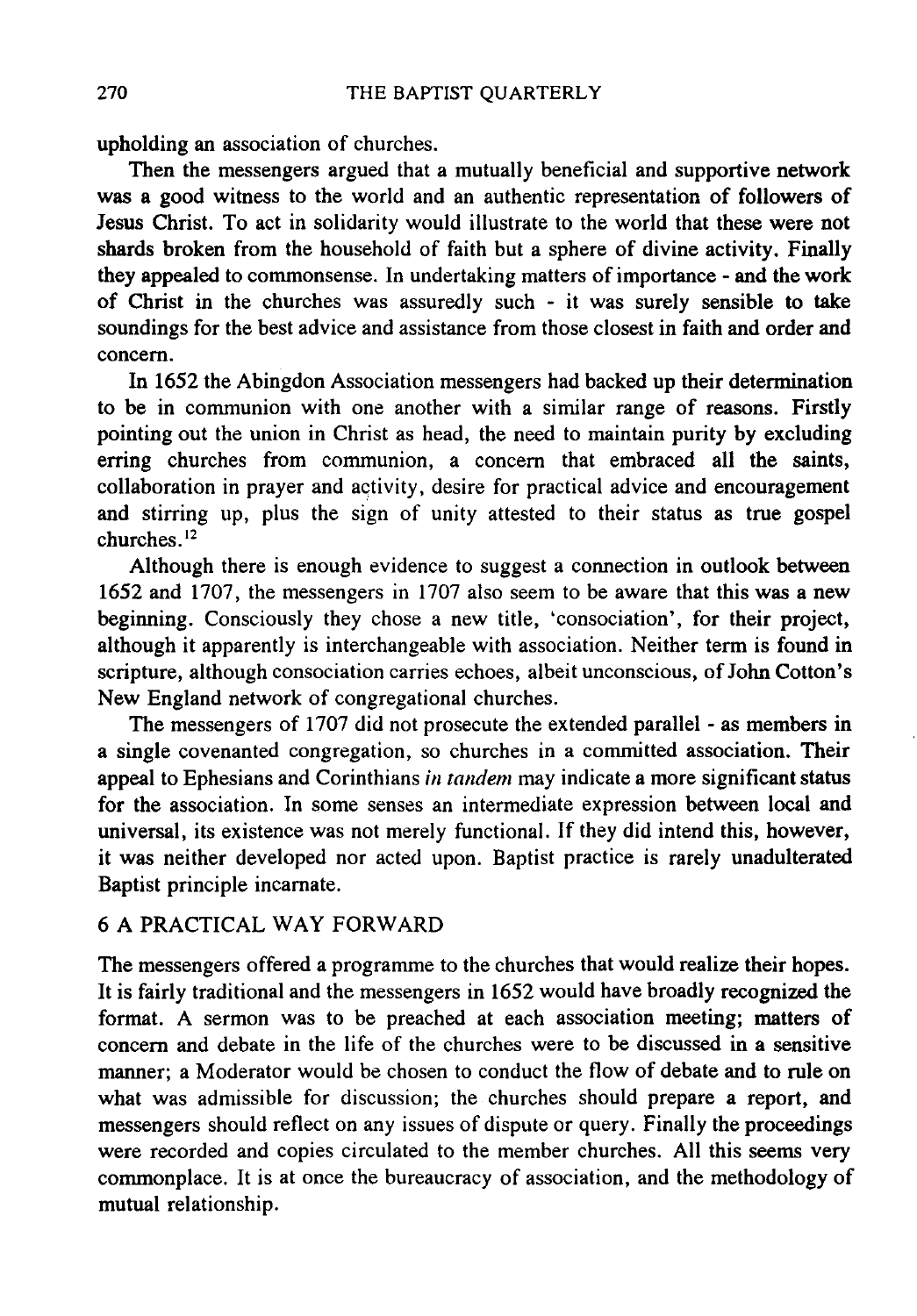# 7 HOW THEY BROUGHT THE GOOD NEWS FROM ABINGDON TO COTE

The proceedings of the association were circulated with an invitation to respond, and a circular letter was issued.<sup>13</sup> The messengers, lamenting the ills of society, also berated the dullness of the churches. The present freedom of worship they enjoyed was a gift from God but should not be taken for granted. Public worship should be maintained with holiness and zeal, avoiding formalism, that parched desert of the soul. Church members were encouraged to maintain a strong personal witness as salt and light. Nurture of the family in the faith was vital. Members should take care to visit each other, not to pass the time of day but to edify one another. If this was a personal responsibility, so too the church should be concerned for the welfare of its members. This was the task of the minister but also of others appointed of necessity. Ministers should be respected and encouraged in the work and members should recall their responsibility to pray for the other churches in association, 'Oh pray for ye pouring down of that promised spirit by whom alone we may expect the Reviving of the lost power of Religion. '

The association or consociation met in 1708 at Wantage. Here the six churches were again joined by Reading, whose application was accepted on conditional agreement of the 1707 manifesto. The Association continued for another forty years without notable success or innovation. Dr Payne suggested that its fortunes fluctuated; meetings took place in 1747/8 but after that there was a break of fifty years. 14

### 8 CONCLUSION

In many respects the Abingdon Association messengers expressed themselves in much the same way as their contemporaries. They did not solve the question of the relationship between gathered church and association. The one striking feature is the extension of the Ephesians 4 model to suggest comparison at association level, but this was not fully explored. Perhaps it deserved greater attention? Perhaps in the end the needs and priorities of the individual churches left no room for the needs of the others in association, and thus the model was denied. Abingdon does not necessarily offer a pattern to emulate, but it does help to underline that the concepts underlying the practice of association are complex.

The study of Baptist history in England is passing through troubled waters as we experience a drawn-out crisis of identity. For some 'the past is a foreign country; they do things differently there'. Yet our present is shaped by our past. When the Baptist Union Council report, *Relating and Resourcing,* baldly stated in its opening paragraphs that Baptists have largely lost the reality of associating, we need to be clear what that reality was. The relationship between associating and association awaits a fuller examination. The theology of partnership is an area relatively underdeveloped in Baptist thinking - even if we view association as a provisional structure - and the tendency has been to opt for a largely functional analysis. What should an association do? It would be illuminating to compare the 1964 report of the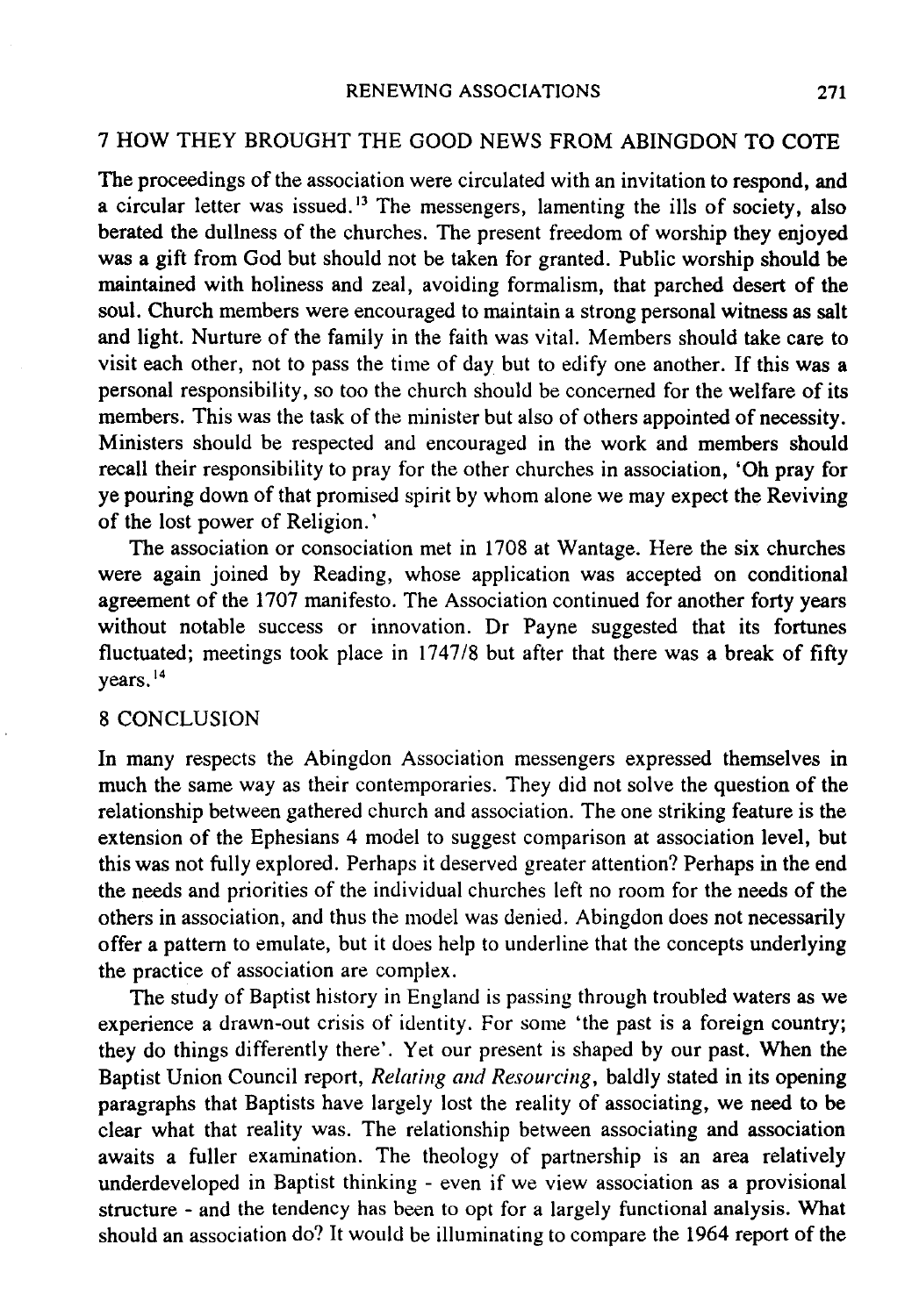Commission on the Associations, the discussion paper on the Nature of Baptist Union Assembly and Council, *Transforming Superintendency, Relating* & *Resourcing*  and *Continuing the Journey* to identify whether there is an underlying justification for association rather than associating. If the gathered believers are the *locus classicus* to seek the mind of Christ, what if those gathered believers are representatives of churches? Can we square the essentially limited horizons of church members with the rightful claims made upon us by being part of the people of God? The study of Baptist histories cannot be divorced from contemporary concerns of the churches; there is no way back to the world of seventeenth, eighteenth or nineteenth centuries, but that does not prevent us from seeking evidence to explore issues for our own time.

The transcript is taken from the Longworth Church book (1652-1708):

*At a meeting of Messengers from ye Churches at Newberry Abingdon Wantage Ffaringdon Coat and Wiwey Sept 17th 1707*<sup>15</sup>

*Whereas it hath been ye Laudable practice of Divers Christian Congregations Baptized on profession of ffaith Meeting in or near unto Abingdon to Associate together by their Messengers for the promoting of ye Common Intrest of Religion* 

*And whereas it hath been Apprehended that of Late the said Association hath not been managed with that regularity and zeal which is necessary for ye attaining ye pious ends thereof* 

*Therefore the Congregations severally meeting at Newberry Abingdon Wantage Ffaringdon Coat and Witney have thought fit to depute Messengers to meet each other at Abingdon* in *order to consider and so to renew the Remembrances of the Reasons and ends of such an Association. And to fix upon proper terms and methods*  for the Maintaining and Managing the same for ye future: And accordingly the said *Messengers met at the place appointed on the Seventeenth day of September 1707 and after solemn prayer to ye Lordfor Direction in those matters and some Serious conference about ye same, they came to several conclusions* & *agreements which are*  to be presented to ye said Congregations at their several meetings for their *approbation, that so if they approve thereof they may confirm them by their Messengers at another such meeting.* 

The *Conclusions and Agreements are as followeth* 

*1. Although we are fully perswaded from ye Scriptures of Truth that it is the good pleasure of our Lord Jesus Christ who is ye glorious head of ye Universall or Catholick Church that those who are called to be saints should as convenience of Habitation and other Circumstance will admit Congregate themselves together in distinct Societies and chuse such Officersfor themselves as Christ hath appointedfor ye due peiformance of ye worship of God and ye promoting their Mutual Edification*  (citing 2 Cor 8.5; Mat 18.20; 1 Cor 14, 15.23; Acts 1.23; Acts 6.3; Acts 14.23)

2. That these Societies soe Constituted & Organized according to ye rule and *appointment of Christ are to be esteemed orderly Gospell churches Invested by*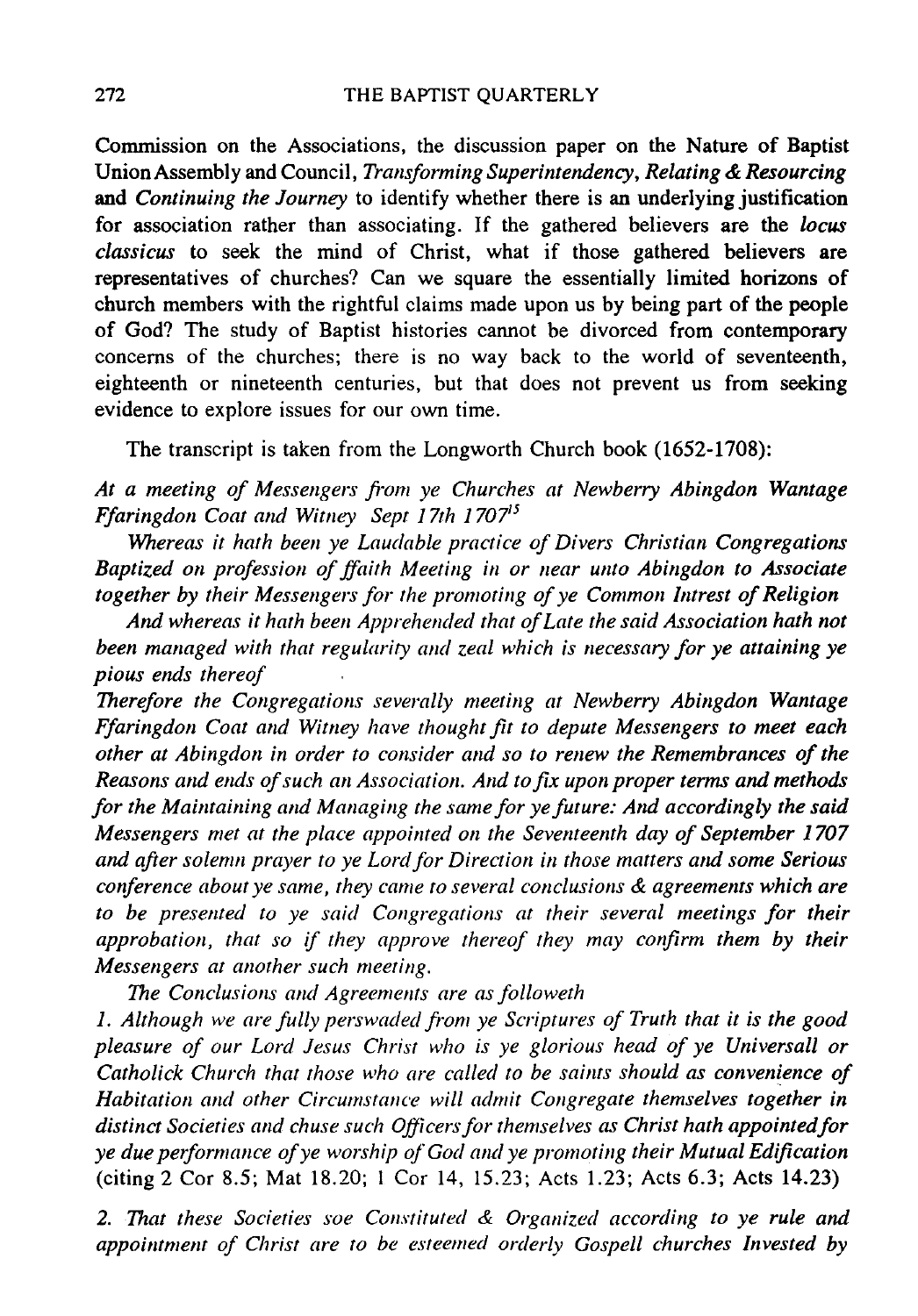*Christ with all that power and authority that is needfull for their carrying on that order in Worship and Discipline which he hath institutedfor them to observe.* (citing Rev 1.4; Mat 18.17/8; 1 Thes 5.14; 1 Cor 11.2)

3. That therefore Gospel Churches are Distinct Societies and each member hath a special and peculiar Relation to that Church unto which he hath given himself up. So that he that is a member of one particular church (in sum) is not a member of another, as he that was a Member of the Church of Corinth was not at the same time a Member of ye Church at Phillippi.

4. That each pticular Church has ye Same rules to walk by which are those which Christ himself hath ordained & is endued with equall power and authority for ye execution of the laws of Christ and the Administration of all ye Ordinances of the house of God and therefore no Church must on that account be esteemed Inferior or Subordinate to another neither may any Church or many of them together pretend to any superiority, or to exercise any authority or Domination over another *(citing 1 Cor* 7.17; *Phil3.1O;* 1 *Cor* 5.12; 1 *Cor* 11.21; 2 *Cor 1.24)* 

5. Yet nothwithstanding pticular churches are thus compleat in themselves as to their being power and order, we conceive it is necessary in order to ye well being of Divers of them and therefore ye Duty of those which are by the providence of God so planted as that they have opportunity and advantages for it that they should after some sort hold communion with each other and that therefore they should by their Messengers frequently meet together to confer about and transact such matters and things as shall be Judged proper in order to ye following ends. First ye Encreasing of some Secondly the maintaining of peace Thirdly ye promoting and preserving of ye power and purity of Religion And ffourthly the strengthening ye hearts and hands of each other in ye way and work of the Lord.

And that this ye duty of pticular Churches appears to us not only from Scripture examples Acts 15.2 to 29 Chap  $16.4/5$  1 Cor 16.3 but allso from ye following Reasons

1. Because all true Christians whatsoever distinct Societies they are of are united to Jesus Christ both as a Mysticall and politicall head from which Union is necessarily derived a Conununion suitable thereon. (citing Eph *1.22/3,* Coloss 2.19, Eph 4.5)

*Reas* 2. *Because we have all the same God to be our father and are all United by the Indwelling of the same Spirit of Chrisr and therefore ought to act in Consert in maintaining & promoting of the same Intrest.* (citing 2 Thes 1.1, 1) Cor 12.11/12,n Eph 4.4

*Reas* 3. *Because all pticular Churches are Consrituted* & *Established from ye same General ends which are the honour of Christ and the Edification of his Mysticall body.* (citing Eph 4.10-14, Rev 1.13-14, Eph 3.21)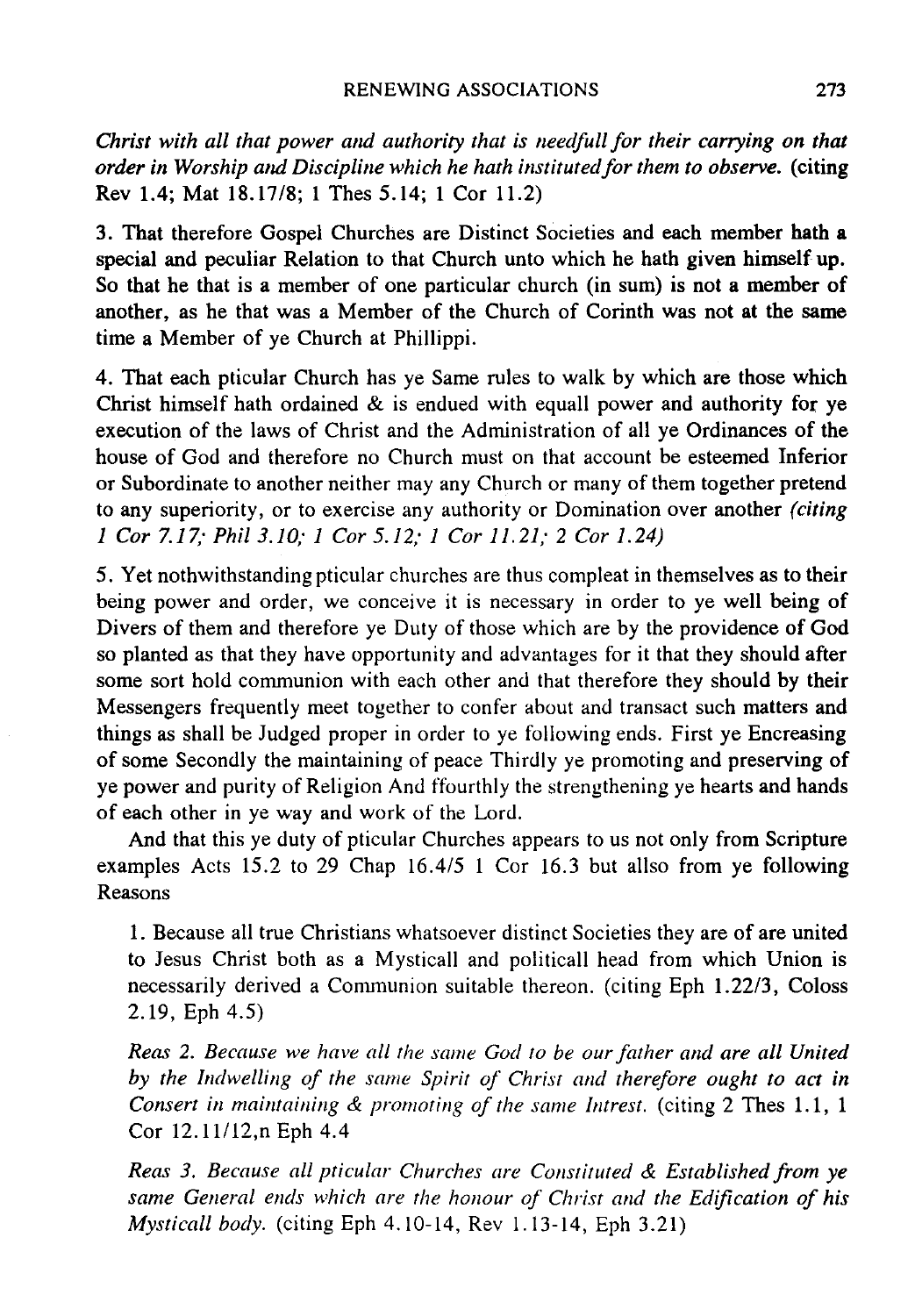*Reas* 4 *That Love which we owe to our Lord Jesus and to each other for his sake should constrain us to do our utmost for the advancing his glory in the Edification of his members* (citing Eph *4.1516)* 

*Reas* 5. *It is our Indispensable Duty to pray for ye peace* & *prosperity of ye*  whole Israel of God which evidences (beyond controversie) that this is our duty *to endeavour it* (citing Eph 6.18, Ps 122.6)

*Rea* 6. *We are commanded to doe good to the whole household of faith,* & *therefore our goodness should not be confin'd within the pale of any pticular Church but as we have opportunity we shall Extend it to all the excellent of the earth.* (citing Gal 6.10, Psal 16.2/3)

*Rea* 7 *To manifest to all our Unity in ye fundamentals of faith and Church Discipline and our Mutual affection towards and care over each other as becometh the Disciples of Christ* (citing John 13.35, 1 Cor 12.25)

*Rea* 8 *Even common prudence teacheth us to obtain ye best advice and assistance we can when we Ingage in any Affairs of importance and of such a nature are those Affairs about which all the Churches of Christ are concerned.* 

*We Judge it necessary that ye Churches should engage them to each other, by giving their Messengers power* to *sign (at their next meeting) such an agreement as this that followeth.* 

*Wherefore we whose names are under written being severally and respectively the messengers of those pticular churches unto which we do especially belong as*  members, being satisfyed in each others soundness in ye fundamentals of faith and *Church Discipline doe on behalf 0/ ye said Churches and by their consent and special Direction promise and agree to and with each other that from this time foreward a Consociation of ye said Churches by their messengers shall be carefully*  and orderly maintained for ye ends above specified

*And in pursuance thereof it is further agreed that Two or more Messengers from each Church shall assemble or meet together twice every Year or ofner if occasion shall require at such times and places as shall from time to time be appointed by ye said assembly, and that ye said messengers shall be nominated and appointed at least two weeks before ye time of every Meeting that so they may have time duly to Consider of the service which they are to be Ingaged in there.* 

*And for ye Regular Management of ye said meeting or Assembly of Messengers it is agreed as followeth* 

1. *That in ye forenoon of ye day of the Meeting a Sermon shall be Preached on some subject suited as near as may be to ye Emergencies of the Churches at that time and that each Church in its turn shall take care to send a person to preach the same.* 

2. That in ye afternoon of the same day the appointed messengers shall assemble *together to confer about & transact any matter or thing which shall be thought*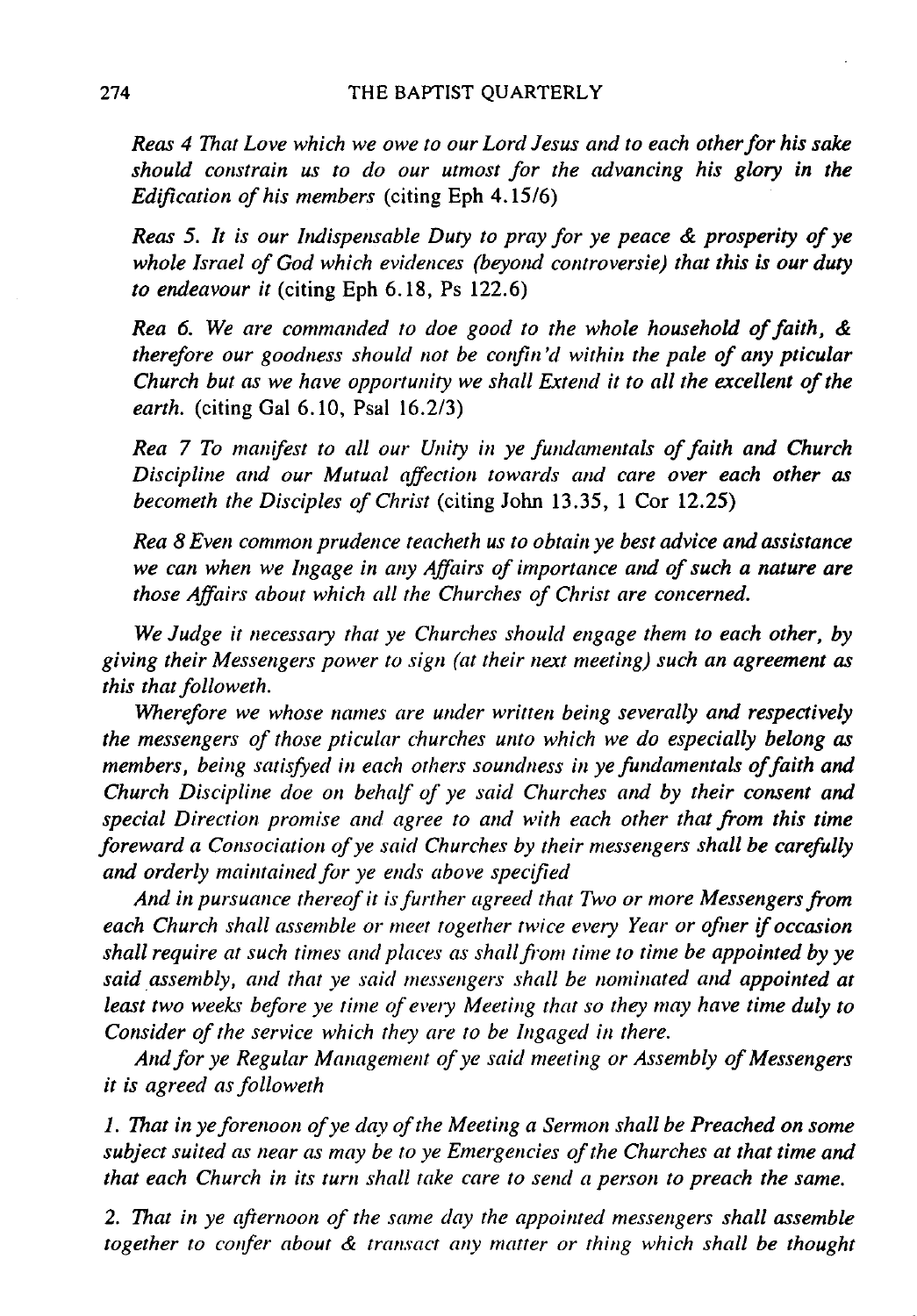*necessary for the promoting ye great ends of the Consociation wherein due care must*  always be taken that ye power of pticular Churches be not abridged nor any of them *Hindered in the expressing thereof but that they may be directed and strengthened therein.* 

*3. That at ye beginning of every such meeting one shall be chosen Moderator for ye time being for ye better order and decency of our proceedings.* 

*4. That the work of the Moderator shall be* 1. *To begin ye meeting wherein he is Chosen. And to end ye same if desired in prayer.* 2. *To call upon ye Messengers for ye account which they are to give of the state of their respective Churches and for the proposals which they are allowed to make in manner as hereafter Described. 3.* To regulate any debates which may arise concerning these things after he hath *proposed whether ye assembly judge they are worthy to be debated.* 

5. That the Messengers orderly in the several turns give an account of ye state and *circumstances of their several and respective churches and we judge it expedient that the same should be brought in unity.* 

*6. That* in *ye same order they shall offer such proposals as by their respective churches they are directed to make unto the Assembly,* 

*7. That ye Assembly shall (if needs require) make pticular remarks on ye several accoullls as they are given and* 011 *ye proposals made from each church* & *then to consider what judgment ought to be made concerning these things and what Counsell advice or Reproof or other Assistance may be afforded to such Churches suitable to the state* & *circumstance thereof* 

*8. That after this ye Messengers shall have liberty and are desired to propose any other Question concerning any matter or thing relating to Doctrine* & *Discipline*  which may be of general concernment which Questions may be presently Considered *and Debated but if ye debate prove 101lg and the Questions doubtfull it may be necessary to forbear to make any [illegible] thereupon untill it hath been further Considered and discussed by the next Assembly.* 

*9. That a Book shall be kept at ye place of meeting wherein to enter such things as ye Generallity of ye Assembly shall judge meet to be recorded.* 

10. That *ye Account of ye state of the Churches and of ye proceedings of the Assembly shall be committed in writing to each pticular church by the Messenger thereof* 

11. *That ye Members of each Church shall maintain due regard unto and just compliance with ye Counsell advise or admonition of this Assembly of Messengers so far as (and 110 farther than) the same shall appear* to *ye said Churches to be Consonant to and agreeable with ye holy scriptures which we profess to own as the*   $only$  standing Rule of our faith and practice.